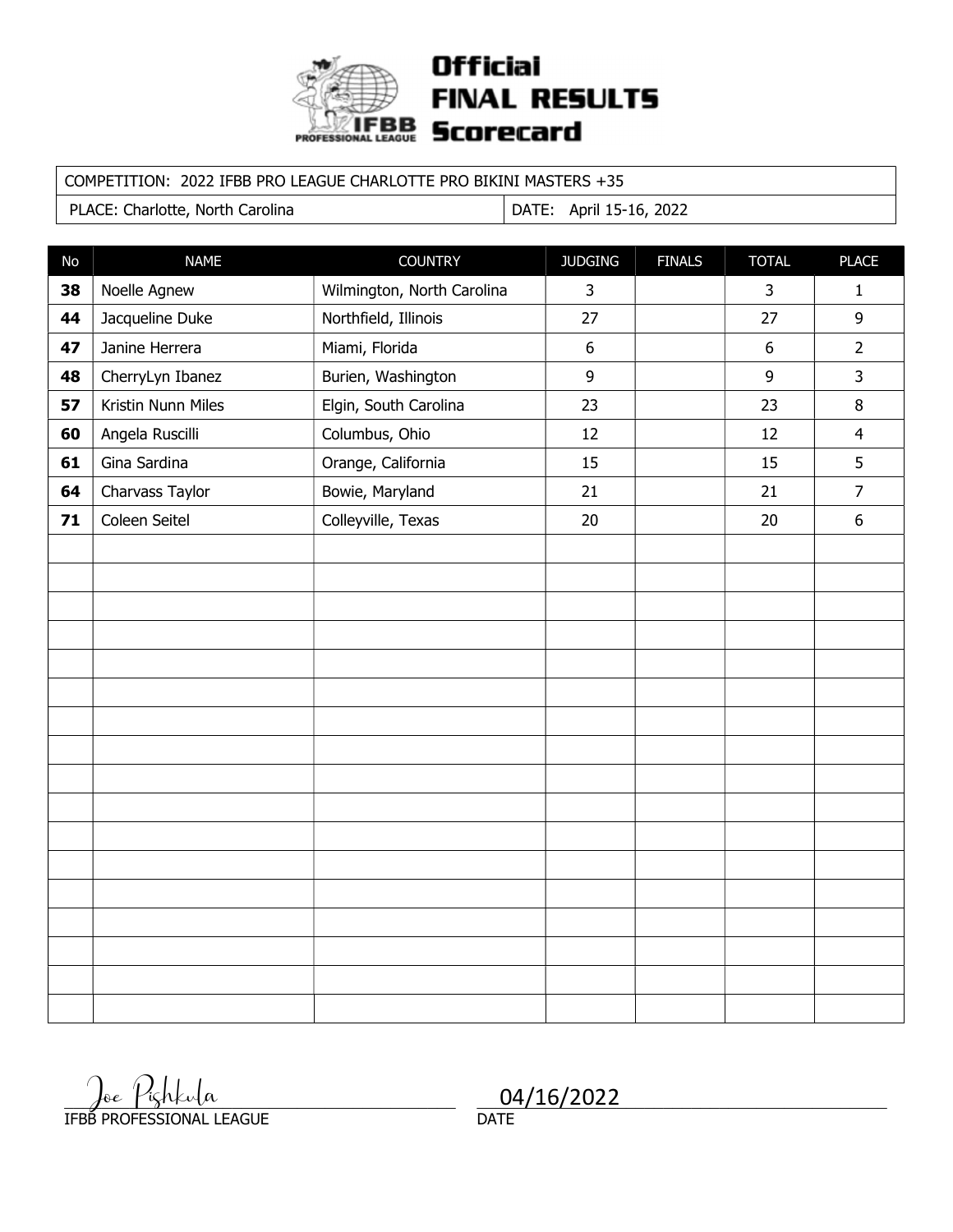

#### COMPETITION: 2022 IFBB PRO LEAGUE CHARLOTTE PRO BIKINI MASTERS +45

PLACE: Charlotte, North Carolina | DATE: April 15-16, 2022

| $\mathsf{No}$ | <b>NAME</b>       | <b>COUNTRY</b>          | <b>JUDGING</b> | <b>FINALS</b> | <b>TOTAL</b>   | <b>PLACE</b>   |
|---------------|-------------------|-------------------------|----------------|---------------|----------------|----------------|
| 43            | Helaine De Tomasi | St. Petersburg, Florida | 15             |               | 15             | 5              |
| 56            | Steffanie Mendel  | Andover, New Jersey     | 8              |               | 8              | $\overline{3}$ |
| 60            | Angela Ruscilli   | Columbus, Ohio          | $\overline{3}$ |               | 3              | $1\,$          |
| 61            | Gina Sardina      | Orange, California      | $\overline{7}$ |               | $\overline{7}$ | $\overline{2}$ |
| 74            | Charina Baker     | Evans, Georgia          | 12             |               | 12             | $\overline{4}$ |
|               |                   |                         |                |               |                |                |
|               |                   |                         |                |               |                |                |
|               |                   |                         |                |               |                |                |
|               |                   |                         |                |               |                |                |
|               |                   |                         |                |               |                |                |
|               |                   |                         |                |               |                |                |
|               |                   |                         |                |               |                |                |
|               |                   |                         |                |               |                |                |
|               |                   |                         |                |               |                |                |
|               |                   |                         |                |               |                |                |
|               |                   |                         |                |               |                |                |
|               |                   |                         |                |               |                |                |
|               |                   |                         |                |               |                |                |
|               |                   |                         |                |               |                |                |
|               |                   |                         |                |               |                |                |
|               |                   |                         |                |               |                |                |
|               |                   |                         |                |               |                |                |
|               |                   |                         |                |               |                |                |
|               |                   |                         |                |               |                |                |
|               |                   |                         |                |               |                |                |

Joe Pizhkula \_\_\_\_\_\_\_\_\_\_\_\_\_\_\_\_\_\_\_\_\_\_\_\_\_\_\_\_\_\_\_\_\_\_\_\_\_\_\_\_\_\_\_\_ Joe Pishkula 04/16/2022

IFBB PROFESSIONAL LEAGUE

**DATE**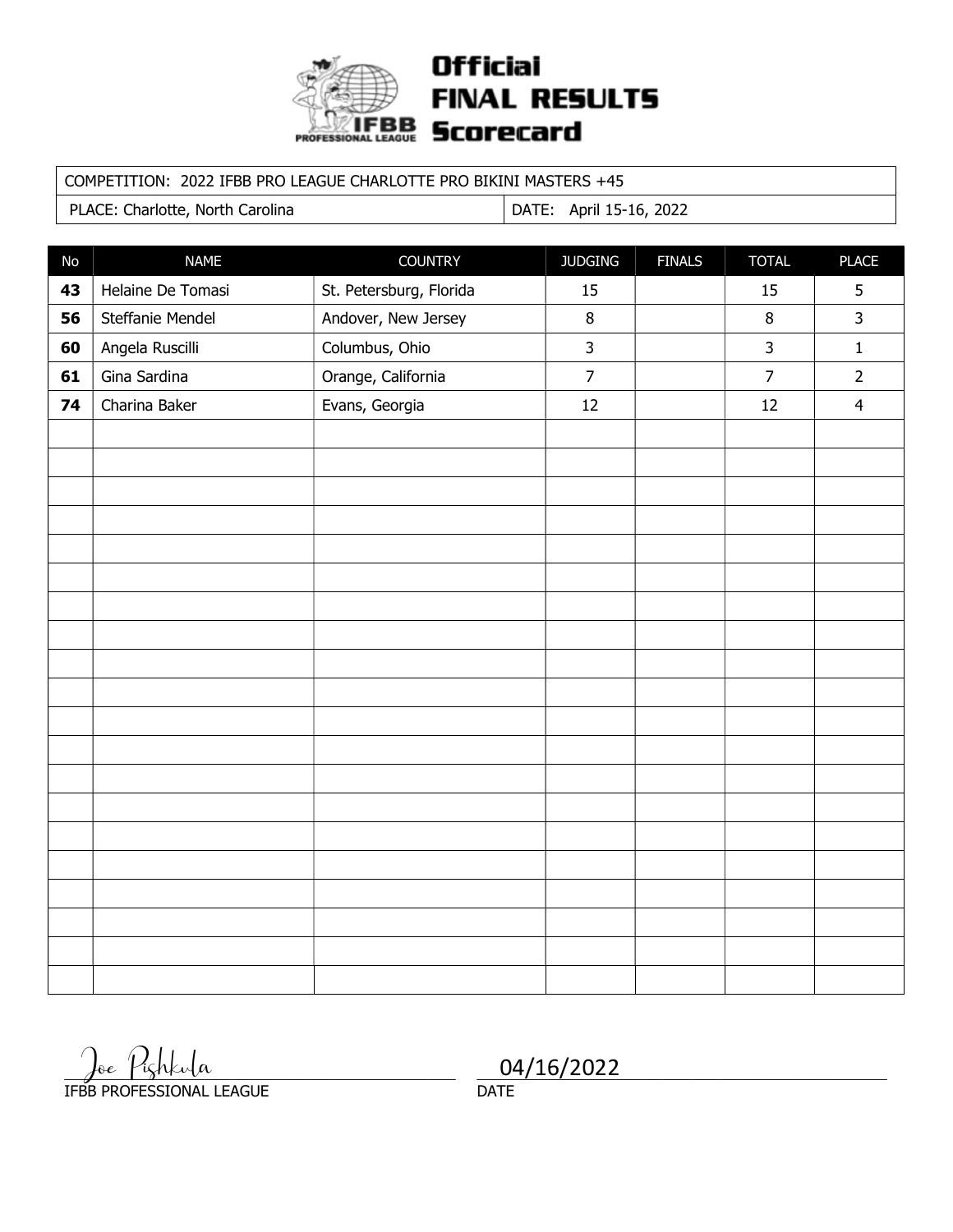

#### COMPETITION: 2022 IFBB PRO LEAGUE CHARLOTTE PRO BIKINI MASTERS +50

PLACE: Charlotte, North Carolina | DATE: April 15-16, 2022

| No | <b>NAME</b>         | <b>COUNTRY</b>           | <b>JUDGING</b>   | <b>FINALS</b> | <b>TOTAL</b>   | <b>PLACE</b>     |
|----|---------------------|--------------------------|------------------|---------------|----------------|------------------|
| 43 | Helaine De Tomasi   | St. Petersburg, Florida  | 25               |               | 25             | $\, 8$           |
| 56 | Steffanie Mendel    | Andover, New Jersey      | $\boldsymbol{6}$ |               | $6\,$          | $\overline{2}$   |
| 60 | Angela Ruscilli     | Columbus, Ohio           | $\overline{3}$   |               | $\overline{3}$ | $\mathbf{1}$     |
| 62 | Karen Smalls        | Charlotte, Smalls        | 12               |               | 12             | $\overline{4}$   |
| 77 | Shawne Caputo       | Matthews, North Carolina | 26               |               | 26             | 9                |
| 78 | Sherry Kubanyi      | Atlanta, Georgia         | 15               |               | 15             | 5                |
| 79 | Janean Priest       | Reno, Nevada             | 18               |               | 18             | $\boldsymbol{6}$ |
| 80 | <b>Bonnie Sweat</b> | Collierville, Tennessee  | 9                |               | 9              | 3                |
| 81 | Janet Lynn West     | Ellicott City, Maryland  | 21               |               | 21             | $\overline{7}$   |
|    |                     |                          |                  |               |                |                  |
|    |                     |                          |                  |               |                |                  |
|    |                     |                          |                  |               |                |                  |
|    |                     |                          |                  |               |                |                  |
|    |                     |                          |                  |               |                |                  |
|    |                     |                          |                  |               |                |                  |
|    |                     |                          |                  |               |                |                  |
|    |                     |                          |                  |               |                |                  |
|    |                     |                          |                  |               |                |                  |
|    |                     |                          |                  |               |                |                  |
|    |                     |                          |                  |               |                |                  |
|    |                     |                          |                  |               |                |                  |
|    |                     |                          |                  |               |                |                  |
|    |                     |                          |                  |               |                |                  |
|    |                     |                          |                  |               |                |                  |
|    |                     |                          |                  |               |                |                  |
|    |                     |                          |                  |               |                |                  |

 $\int$ de Pighkula IFBB PROFESSIONAL LEAGUE  $\frac{\int_{\theta e} \int i \zeta h \chi_{\nu} |a}{\text{DAPTESSIONAL IERCISE}}$